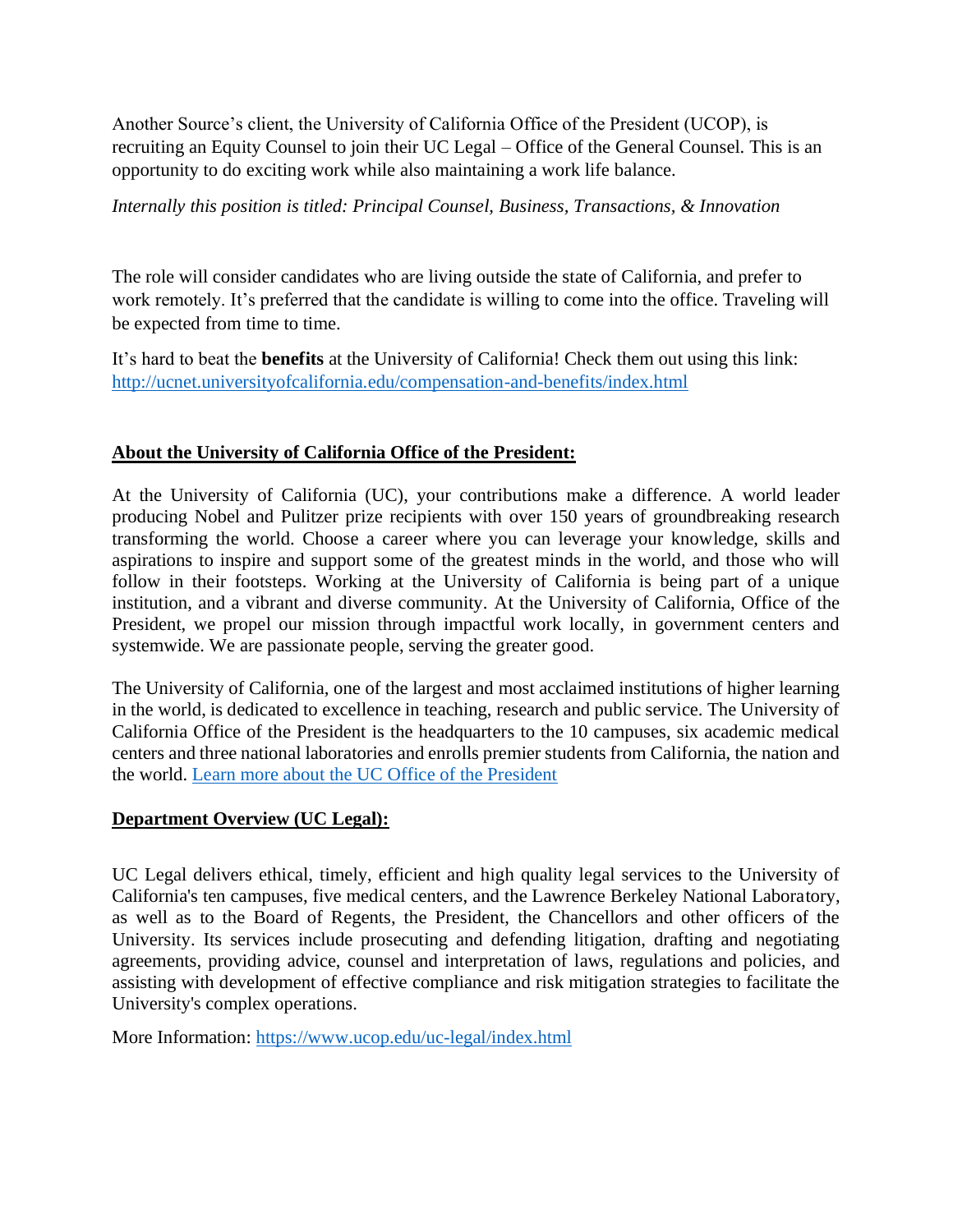### **Summary of the role:**

Reporting to the Managing Counsel, the Principal Counsel will provide legal advice on a variety of highly complex corporate transactions for clients across the UC system and particularly matters within the purview of the University's Office of the Chief Investment Officer ("UC Investments"). Responsibilities require knowledge of laws, regulations, and policies applicable to a broad range of investment transaction issues, including, but not limited to, highly complex corporate transactional, finance, and investment matters. The Principal Counsel will draft, review, and revise a variety of agreements involving the University's interests, such as investment contracts and policies. UC Investments manages a global portfolio of investments, including retirement, endowment, and cash assets with an aggregate value in excess of \$170 billion. These investments include equities, fixed-income securities, alternative assets (e.g., private equity, public equity, fixed income, private credit, real assets, real estate, absolute return, and derivative strategies), as well as liquidity portfolios.

By practicing UC Legal's established values, all team members are expected to promote diversity and maintain a workplace that is collaborative, supportive, respectful of differences, and committed to fairness and diversity in all interactions, both within and outside the team.

## **Responsibilities:**

### 70% Deal Documents

## 15% Strategy – Participation Rights, Future rounds of financing

15% Education

- Provides high quality, timely, relevant, and solution-oriented counsel on highly complex legal matters in specialty area of law;
- Serves as a trusted strategic partner with University business units, providing practical advice and alternative solutions to business issues;
- Directly and independently reviews, negotiates, and advises on:
- equity financing transactions (including acceptance of common and preferred stock, SAFES, warrants and other convertible securities and securities issuable upon conversion of the same);
- preferred stock financing agreements (including charter, co-sale, voting and investor rights agreements);
- index milestone payment structures (in lieu of equity);
- mergers and acquisitions transactions, including asset purchase agreements, stock purchase agreements and letters of transmittal;
- dissolutions and winding-up transactions affecting equity holdings;
- structuring campus-affiliated venture funds;
- corporate actions such as stockholder consents, waivers, corporation reorganizations, and liquidity events related to campus equity.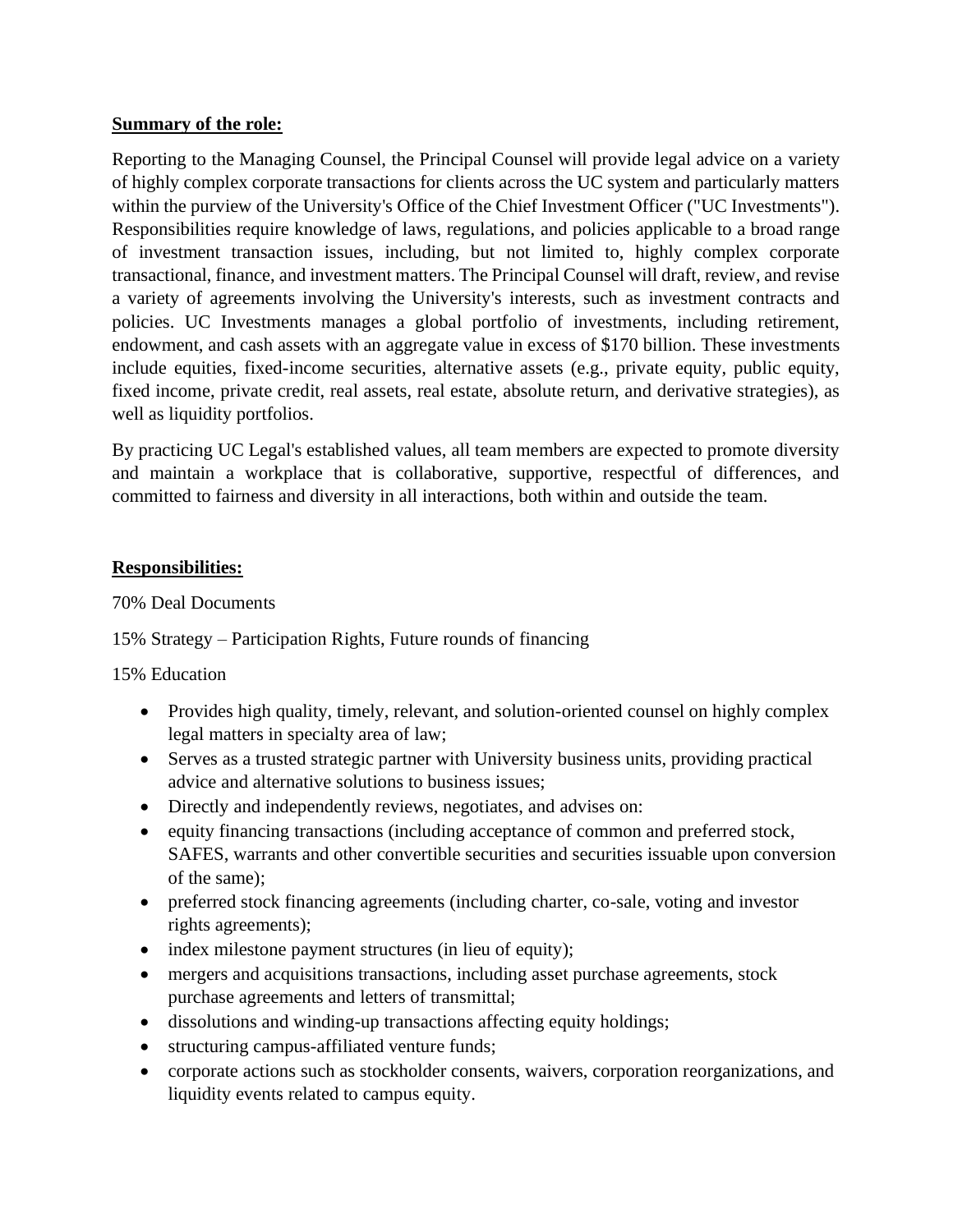- Establishes effective relationships with key internal and external constituencies by recognizing strategic needs of organization and proactively building relationships with appropriate stakeholders to ensure successful outcomes;
- Advises and renders opinions to senior leaders with respect to the legal implications of establishing or changing policy; works with colleagues at the Office of the President or campus / medical center locations to develop and modify practices and procedures to conform with changing legal requirements.
- Directly negotiates matters on behalf of The Regents.

# **Required Qualifications:**

- Working knowledge of securities laws, corporate governance and compliance, and familiarity with a wide range of commercial transaction documents.
- General corporate/business transactions experience, including familiarity with incubators, accelerators, and similar start-up frameworks.
- Experience at a major law firm and/or in-house experience in a highly complex legal department.
- Experience in negotiating venture capital financing transactions.
- In-depth understanding of highly complex legal issues and ability to foresee implications in the University setting and institutional concerns, even when ambiguous or hidden.
- In-depth decision-making ability, even when unpopular, earning credibility and support from colleagues.
- In-depth abilities in collaboration, facilitation, and strategic and creative thinking.
- Advanced interpersonal communication skills, including proven ability to actively listen, negotiate, persuade, and educate.
- Advanced written communication skills and ability to create and deliver effective materials and/or presentations appropriate to various audiences, including senior leaders and technical experts.
- Advanced skills in project management and in facilitating policy review and changes.
- Demonstrated ability to build trust and credibility with a broad group of colleagues, clients, and other stakeholders, including senior leadership.
- Demonstrated commitment to the highest ethical standards.
- Demonstrated commitment to workplace diversity and equality.
- Proven ability to maintain confidentiality and exercise discretion and tact when handling sensitive or potentially sensitive issues.
- Demonstrated display of good judgment.
- Ability to mentor and coach all levels of staff and to provide for succession planning.
- Willingness to work in the office at a minimum on an as-needed basis.

**Salary:** \$198,000 - \$235,000, commensurate with experience